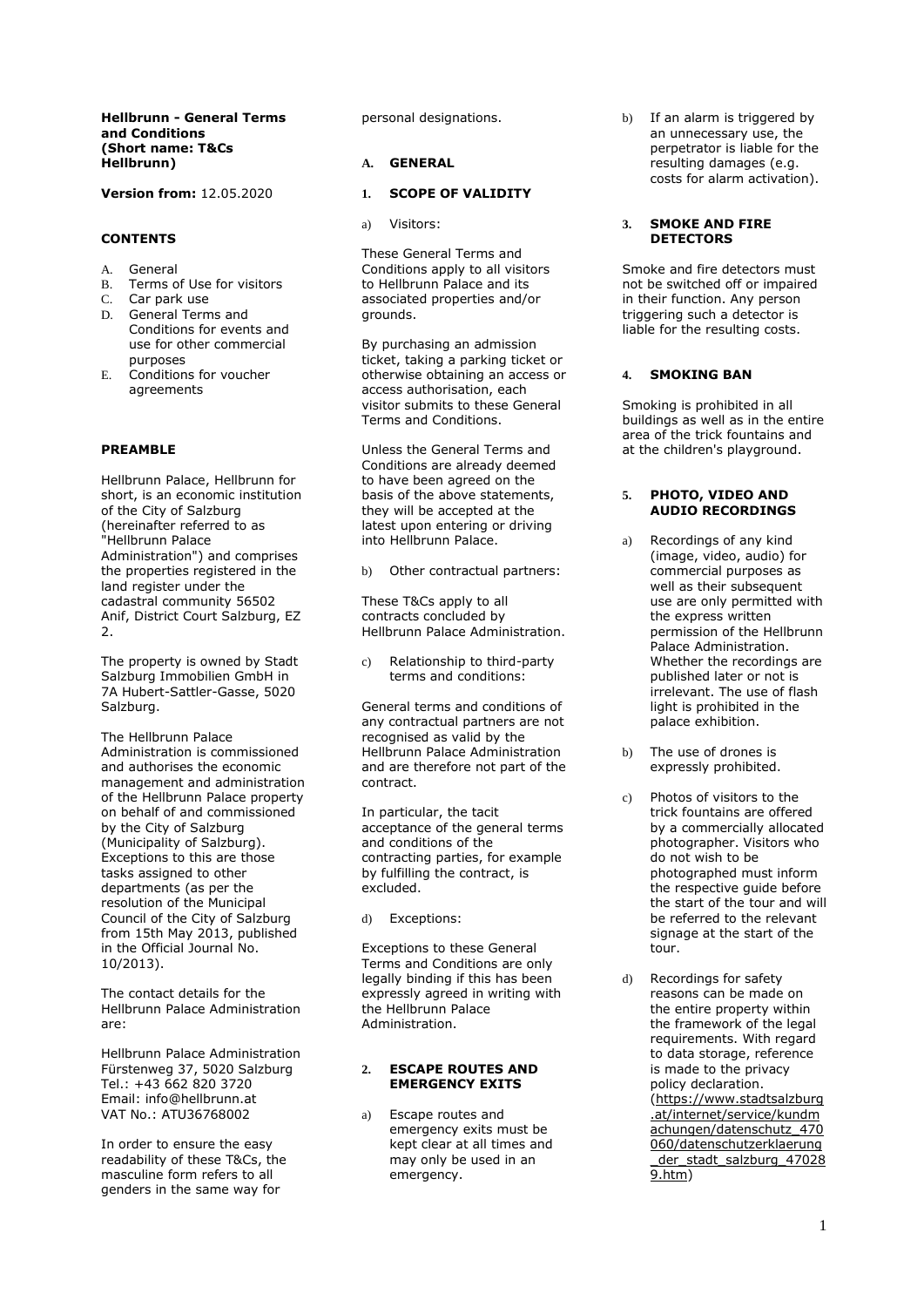# **6. ANIMALS/PETS**

- a) The bringing of animals/pets into the palace exhibition and in the event rooms is not permitted.
- b) For dogs, a leash is required in the entire palace area without exception and in addition, a muzzle is required in the area of the trick fountains.
- c) Pet owners are obliged to dispose of the faeces of their animal immediately and to place them in suitable disposal devices.
- d) People may not be harassed or endangered by any animals/pets brought along.

## **7. PROPERTY BAN**

In the event of violations of these T&Cs, the supervisory staff are entitled to request any violating persons to leave the property immediately and, if necessary, to issue an entry ban for the property.

If a property ban is issued, there will be no replacement for any admission tickets purchased.

#### **8. DISRUPTION OF PERFORMANCE AND LIABILITY**

No liability is accepted for any delay or impossibility of performance due to Force Majeure (e.g. severe weather, fire, technical break-downs) or for any other reasons that are not within the sphere of the Hellbrunn Palace Administration.

For other cases of liability, this will be checked by the Hellbrunn Palace Administration in the event of gross negligence or intent.

The liability of Hellbrunn Palace Administration for lost profits, consequential damages or for damages due to claims of third parties is excluded.

### **9. OBLIGATION TO REPORT DAMAGES**

Accidents or damages suffered must be reported to the Hellbrunn Palace Administration immediately and demonstrably.

### **10. OFFER AND CONTRACTS**

All offers of the Hellbrunn Palace Administration are subject to change and are non-binding, unless expressly stated otherwise in the offer.

Contracts are only valid if they are signed in writing by the Hellbrunn Palace Administration.

Any changes or additions to contracts must be made in writing in order to be legally effective, and this also applies to a departure from this written form requirement.

## **11. PAYMENT TERMS:**

Unless otherwise agreed in writing or unless these T&Cs provide otherwise, invoices issued by Hellbrunn Palace Administration are due for payment within 20 days of the invoice date.

All payment obligations to Hellbrunn Palace administration are first offset against interest and expenses that are still outstanding and only then against otherwise outstanding receivables. The claim for any defects, poor or nonperformance does not release from the obligation to comply with the terms of payment.

Contractual partners are prohibited from offsetting any counter-claims or making use of a right of retention unless a counter-claim has been expressly acknowledged by the Hellbrunn Palace Administration or has been legally established.

The prices shown regarding admission, parking fees and shop prices are gross prices. Unless otherwise stated, the remaining prices are net prices. Prices without currency designation represent prices in Euro.

In the event of default, the Hellbrunn Palace Administration is entitled to invoice the necessary costs of appropriate debt collection and contribution

measures. With regard to these costs, the approaches and tariffs of the Lawyers' Tariff Act are considered appropriate and hereby agreed.

Payment for admission tickets is generally made in cash, by ATM or credit card. Hellbrunn Palace Administration assumes no liability for the failure of electronic means of payment.

### **12. LAESIO ENORMIS / ERROR**

The contracting parties waive the objection of reduction by more than half (§ 934 ABGB) as well as the right to contest the contract for events due to errors or omissions on the basis of the contract.

### **13. CHANGES TO THE CONTRACTUAL ADDRESS**

Contractual partners must notify Hellbrunn Palace Administration of any changes to their delivery address immediately and in writing. If this is omitted, the contractual address shall be deemed to be the address that can be delivered.

# **14. BUSINESS LANGUAGE**

The contractual and business language is German.

#### **15. APPLICABLE LAW, PLACE OF JURISDICTION**

Austrian law applies. For businesses and consumers who do not have their domicile or habitual residence in Austria and are not employed in Austria, the court responsible for 5020 Salzburg is agreed as the competent court for all legal disputes in connection with this contract, also insofar as it concerns its formation or dissolution.

# **16. TRAFFIC**

- a) The rules of the StVO (highway code) apply to all Hellbrunn Palace traffic areas.
- b) Driving on the property with vehicles of any kind is prohibited unless the area is expressly released for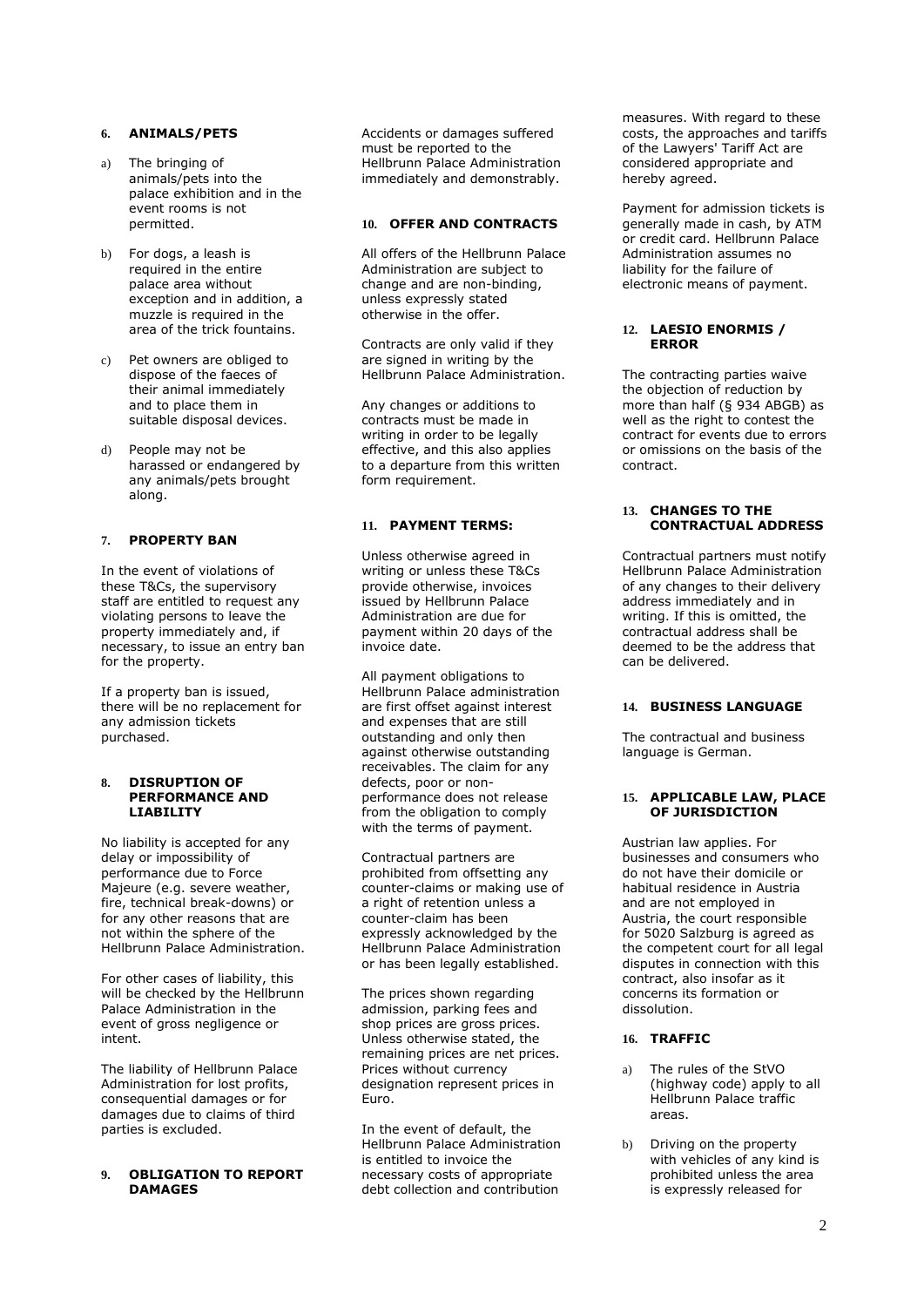vehicle traffic.

- c) Entrances and exits as well as loading activities away from public transport areas may only take place in agreement with the Hellbrunn Palace Administration. Only paved surfaces may be used as driving roads.
- d) Vehicles, with the exception of emergency vehicles, may only drive at walking speed.
- e) Traffic and escape routes as well as emergency vehicle access routes must not be obstructed or blocked.
- f) Vehicles may only be parked, apart from in the explicitly designated public parking spaces, with the express written permission of Hellbrunn Palace Administration. There is no legal entitlement to a parking permit.
- g) Parking in the palace courtyard is generally prohibited.

#### **17. ADAPTATION AND INTERPRETATION OF THESE T&Cs**

The Hellbrunn Palace Administration reserves the right to change and adapt these General Terms and Conditions if and where necessary, whereby the change will only apply to future contracts.

Should one or more provisions of these T&Cs be invalid in whole or in part, this shall not affect the validity of the remaining provisions. An invalid or inadmissible provision shall be replaced by another valid provision which corresponds most closely economically and legally to the meaning and purpose of the omitted provision.

## **18. PRIVACY POLICY**

Information on our privacy policy is available at the following link: https://www.hellbrunn.at/daten schutz/

### **B. TERMS OF USE FOR**

#### **VISITORS**

a) Access and stay

Access to and stay on the property is only permitted during the official opening hours displayed in each case. Visiting and use times as well as types of use can be cancelled by the Hellbrunn Palace Administration at any time, even temporarily, in justified cases.

b) Behaviour

Visitors behaviour must:

- not harass, hinder, endanger or harm anyone
- not endanger, pollute or damage the substance of the palace property or buildings

In particular, the following shall be regarded as inadmissible conduct:

- Staving in all outdoor facilities in the case of storm or extreme weather conditions
- Visiting the palace property or buildings when the person is manifestly intoxicated or under the influence of other means/substances that impair the determination of free will
- Use of closed or uncleared paths
- Touching exhibition exhibits as well as functional/operational parts
- in the trick fountains - Entering areas that are
- closed to visitors **Begging**
- Eating and drinking in the exhibition rooms and in the area of the trick fountains
- Handling/playing with open fire
- Generating loud noise
- Carrying of banners or similar
- Overnight stays or camping (within the meaning of § 33 Paragraph 3, Forestry Act 1975)
- Contamination or pollution
- Distribution of printed matter, sales activities,
- advertising of any kind or collection is prohibited
- Horse riding
- c) Bringing of personal items

Personal items or objects that endanger the safety of people or the substance of the palace property may not be brought onto the Hellbrunn property. These include, in particular:

- Drones or other flying objects of any kind
- Noise instruments of any kind
- Pyrotechnic articles of any kind
- Weapons and objects with weapon-like effects

In addition, the following applies to the area within the buildings:

- Over-wear (including rainwear), crash helmets, umbrellas, backpacks and bags from a size of 30  $\times$  30 cm (except handbags) must be handed in at the cloakroom. No liability is assumed for any valuables contained therein. Items that are not retrieved from the cloakroom within 24 hours will be handed over to the lost property office.
- d) Exposure to splashing water

Splashing water is to be expected at any time in the area of the trick fountains. This is intentional and part of the event. This can lead to a soaking of clothing, footwear and accompanying objects.

We assume no liability for any damages resulting from the action of splashing water.

e) Admission Tickets

The trick fountains and palace exhibition areas may only be entered with a valid admission ticket. The Hellbrunn Palace Administration reserves the right to check the access authorisation and to refuse access in the absence of a valid access authorisation and to expel people. Admission tickets must therefore be kept until the end of the visit and presented on request.

In the case of special events, other areas may also be temporarily closed or accessible only upon payment of an (additional) entrance fee. The prices shown in the relevant price list of the special event (gross prices) shall then apply.

The purchase and use of any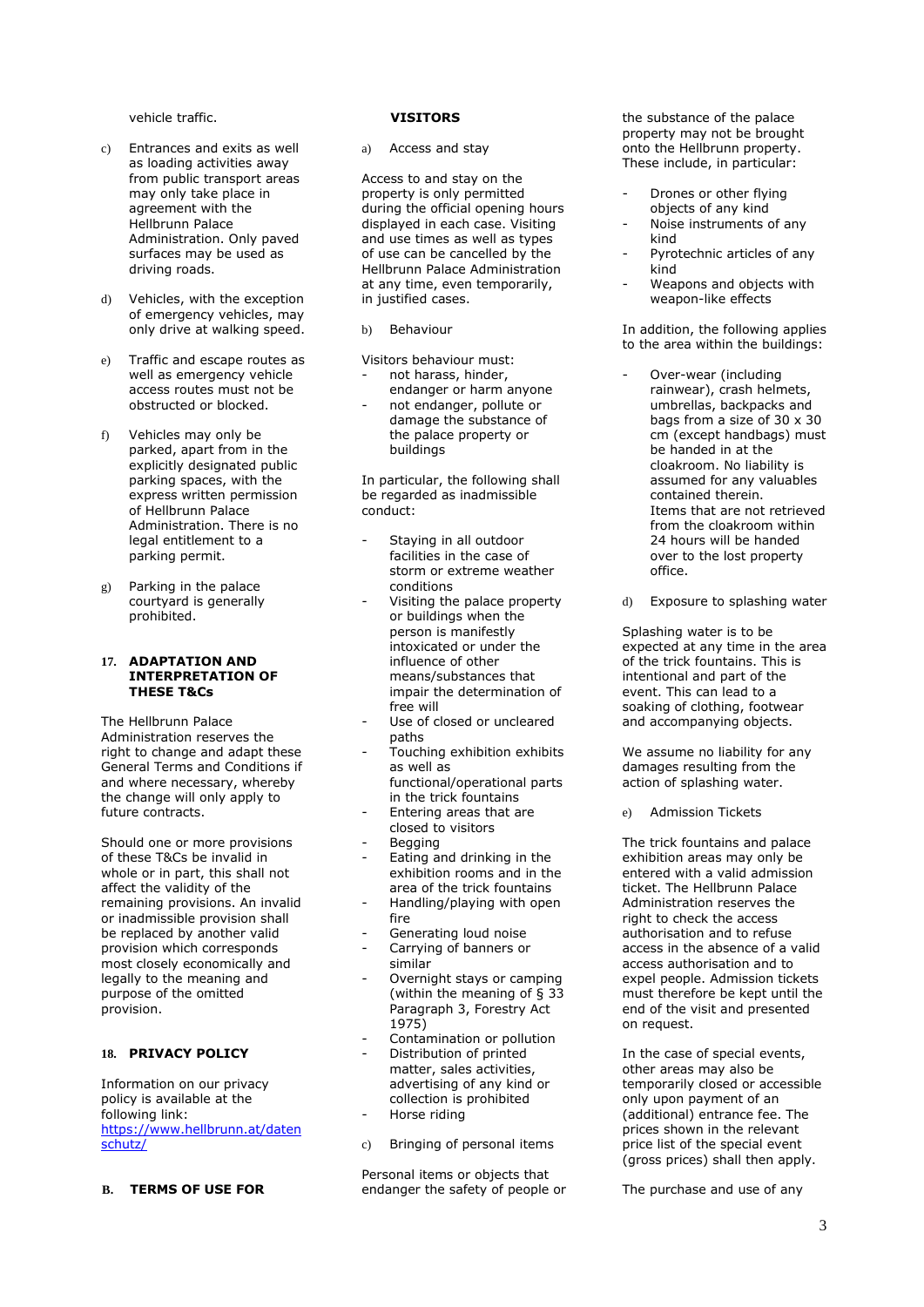admission ticket may be subject to the presentation of a valid, official photo-ID document.

There is no legal entitlement to the purchase or reservation of any admission ticket.

The Hellbrunn Palace Administration is not obliged to check whether the visitor has legally purchased the admission ticket.

A return or exchange of paid admission tickets is not possible.

In particular, a replacement for admission tickets will not be made if said tickets have not been used or have only been partially used or have been lost.

Temporarily limited visiting possibilities, for example due to technical malfunctions or defects, special events, weather-related closures or premature termination of guided tours, do not constitute a reason for the return of admission tickets.

Purchased admission tickets are valid indefinitely until they are invalidated, but any difference to the daily admission price must be paid.

## **C. CAR PARK USE**

By taking the parking ticket, a parking card or the actual entry of a motor vehicle, the user of the parking facility accepts the following terms of use:

- 1. The supply of the ticket at the entrance barrier entitles the vehicle to be parked for a maximum period of 48 hours, calculated from the time of entry.
- 2. In the car park, the provisions of the StVO (highway code) and the Motor Vehicle Law apply, as do the rates shown for use. Any verbal instructions given by the staff for the removal of vehicles must be duly observed, including any signage, even where they may be only temporarily attached. Every person in the car park is responsible for exercising due diligence for traffic, even if employees of the

Hellbrunn Palace Administration are available to assist him with instructions.

- 3. When the vehicle is parked, the parking space is deemed to have been properly handed over for the duration of use.
- 4. The use of the parking facilities is at the user's own risk. In particular, Hellbrunn and any contractual parking partner is not liable for any damages caused by other tenants or third parties.

The Hellbrunn Palace Administration does not assume any duty of care or safekeeping for parked vehicles. In particular, there is no guarding or safekeeping of parked vehicles.

- 5. The Hellbrunn Palace Administration shall only be liable within the framework of the contractual obligations for such damages that have been caused by it or by Hellbrunn Palace, their personnel or other fulfilment agents and which have been caused by gross negligence or intent. Such damages must be reported to Hellbrunn Palace Administration immediately in writing.
- 6. The parking of vehicles with a leaking fuel system or other defects that endanger or could endanger the operation of the parking facility is not permitted. The same applies if the vehicle load could endanger people or property.
- 7. The parked vehicle must be secured against unauthorised use as is customary on the roads.
- 8. Exit from the car park is only permitted against payment of the respectively valid tariff at the parking ticket machine. The price amount (tariff) can be found at the parking ticket machine.
- 9. In the event of loss of the ticket, the usage fee is the fee indicated at the ticket

machine, unless Hellbrunn and/or the operator can prove a longer period of use. In this case, the fee must be paid for the actual time of provision of the parking space.

- 10. The use of fire and open light is not permitted in the entire car park.
- 11. Parking of trailers and caravans are only permitted if they are connected to a towing vehicle.
- 12. The stay in the car park is not permitted beyond the time of the pure parking and pick-up process, and in particular camping is prohibited. Parking a motorhome or caravan between the hours of 22:00 and 06:00 is considered camping.
- 13. Hellbrunn Palace Administration may, at the risk and expense of the vehicle owner, arrange for the vehicle to be removed if:
- a) the parked vehicle could endanger the operation of the parking facility or people due to loss of fuel or other defects
- b) the vehicle is not deemed roadworthy by the police or is removed from the roads by the police during the parking period or does not have an official registration number plate
- c) the vehicle is parked contrary to traffic regulations, obstructive or parked in reserved places.
- 14. For all claims arising from the use, the Hellbrunn Palace Administration has a right of retention as well as a legal lien on the parked vehicle and its accessories.
- 15. In cases of free use of parking spaces, the above contractual provisions shall apply accordingly, with the exception of the provision on the fee to be paid.
- 16. In principle, the car park is only intended for the shortterm parking of vehicles.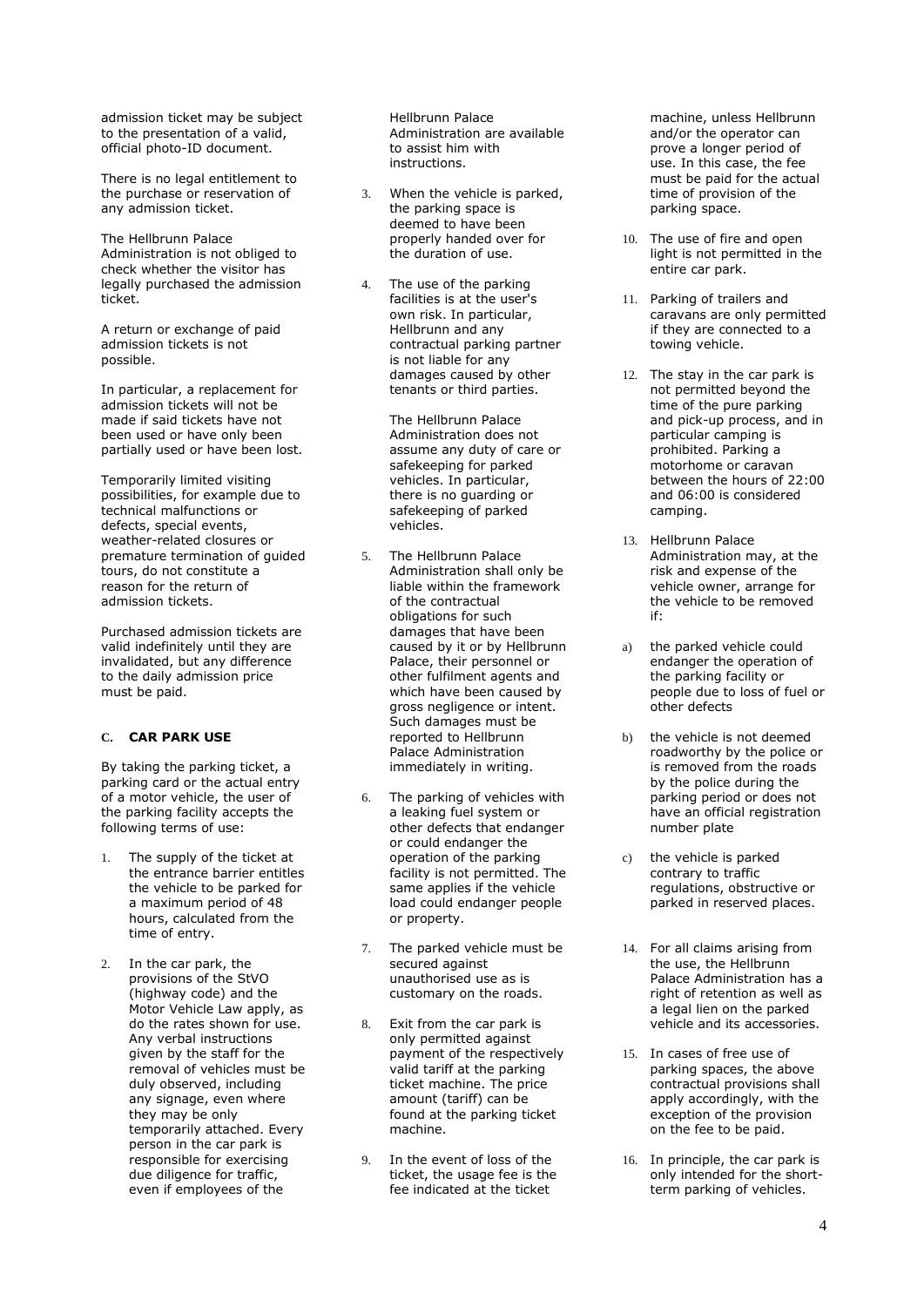The palace administration can therefore have any vehicle towed at the expense and risk of the vehicle owner in the event of violations.

- 17. In the car park, any form of use that is not causatively associated with the vehicle parking is prohibited. Among other things, games and sports of any kind as well as any bicycle traffic are prohibited in the car park.
- 18. The driver shall not cause undue noise with the driven motor vehicle and any trailer towed by it, nor shall he cause more smoke, foul odour or harmful air pollution than is unavoidable within the proper condition and proper operation of the vehicle. "Warming up" the vehicle for example, for the sole purpose of operating an air conditioning system in the vehicle is in any case an avoidable air pollution and thereby prohibited.

In addition, Part B of the TERMS OF USE FOR VISITORS also applies to all persons staying in the car park.

#### **D. GENERAL TERMS AND CONDITIONS FOR EVENTS AND USE FOR OTHER COMMERCIAL PURPOSES**

- a) The use of parts of the property for holding an event or for other commercial purposes is only permitted with the express written permission of the palace administration.
- b) The responsible party within the meaning of these provisions is anyone who rents parts of the property in order to hold an event or to carry out a commercial activity. Whether the event is accessible to all visitors or only to a limited group has here no relevance, regardless of whether admission is granted for a fee or whether it is free admission.

c) The party responsible

carries out its activities at his own risk and on his own account and is not a representative of the property owner or the Hellbrunn Palace Administration. The responsible party is solely responsible in particular for obtaining any necessary official permits at his own expense as well as for compliance with any resulting requirements and compliance with all legal provisions.

The responsible party is solely responsible for traffic safety in the area provided in each case for the duration of the contract unless a written agreement to the contrary has been expressly made with the Hellbrunn Palace Administration.

> Each responsible party has, amongst other requirements, to ensure that all escape and other traffic routes in the area provided to him are kept fully free of any blockages/obstacles. The responsible party is obliged to properly protect the areas used against dangers at his own expense. With regard to his use and the associated actions or omissions, he fully accepts all liability for any and all damages as well as with regard to the items/equipment set up by him according to § 1318 ABGB (building owner's liability) and § 1319 ABGB (building liability) as well as, with regard to the areas of land covered by the contract, the road owner's liability pursuant to § 1319a ABGB.

The event organiser must indemnify and hold harmless the Hellbrunn Palace Administration in this regard and from all other claims of third parties in connection with the use of the contractual area, in particular he must stand with the Hellbrunn Palace Administration in the event of any litigation pursuant to §§ 17 ZPO ff on the part of the Hellbrunn Palace Administration and

reimburse it for any and all costs of the necessary legal defence/case.

- e) The responsible party is obliged to indemnify and hold harmless the Hellbrunn Palace Administration for all damages resulting from unreasonable or healthendangering noise, regardless of fault.
- f) The responsible party bears the entire risk for the parts of the property that have been allocated and/or taken over for the allocated event. In particular, he is liable for all damages, including consequential damages, caused by him, his authorised representatives, those commissioned by him, and his guests to the detriment of the Hellbrunn Palace Administration and/or third parties. This applies in particular to damage to the property including inventory, to damage resulting from delayed or non-contractual clearing as well as damage as a result of damage to reputation and creditworthiness.

If technically, organisationally and economically possible, any damage incurred will be repaired immediately by the Hellbrunn Palace Administration at the expense and risk of the responsible party.

The responsible party is not authorised to carry out repair work himself.

- g) All orders of the staff of the Hellbrunn Palace Administration or of any security service commissioned by it, must be complied with without exception and without delay.
- h) Any liability of the Hellbrunn Palace Administration for slight negligence, the compensation of consequential damages, pure financial losses, lost profits, and/or damages from claims of third parties against the responsible party are excluded.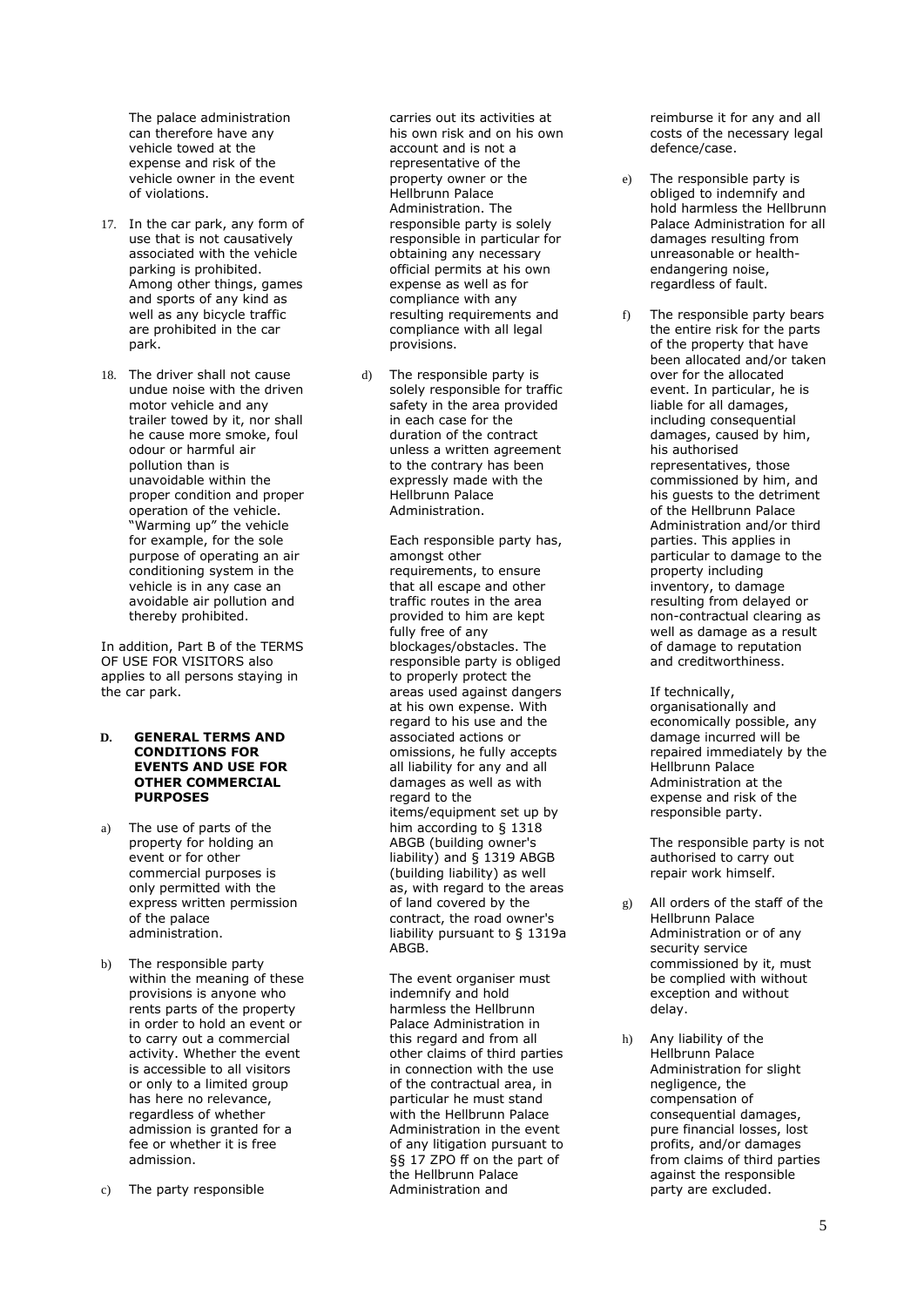Hellbrunn Palace Administration shall only be liable for damages caused by it or by a person for whom it is responsible, intentionally or through gross negligence. Hellbrunn Palace Administration is not liable for services to be provided by third parties. This liability is also limited in amount to the fee paid by the responsible party.

The Hellbrunn Palace Administration is not liable for personal objects or belongings which have been lost, destroyed or otherwise damaged in connection with or during the event organised by the responsible party, his authorised representatives and agents as well as his guests. Security monitoring during the event is not provided by the Hellbrunn Palace Administration.

- i) Hellbrunn Palace Administration assumes no liability for any technical faults outside the sphere of influence of the Hellbrunn Palace Administration as well as interruptions or disruptions of the utilities supply (electricity, water, etc.), or for other operational disruptions of any kind, which are due to Force Majeure or the fault of third parties. Insofar as any W -LAN and technical devices, such as beamers or sound systems, are provided by the Hellbrunn Palace Administration in individual cases, the Hellbrunn Palace Administration assumes no liability for their functionality.
- Each responsible party is obliged to use the property and/or buildings allocated only within the framework of the contractually agreed purpose. Any further use thereof is expressly prohibited. Regardless of the agreed purpose, any conduct that is likely to damage the reputation and/or image of Hellbrunn Palace property in public is prohibited. The behaviour of guests, customers, employees, suppliers, subcontractors and the like

is attributable to the responsible party.

- k) Cooking is prohibited throughout all the interior areas. Likewise, handling open fire is prohibited throughout the entire property and grounds.
- l) All areas made available must be treated with the greatest possible care and respect, and in particular the historical value and historical monument protection must be taken into account.

Any conduct that could endanger or damage the substance of the property and/or grounds is prohibited. The responsible party is obliged to take all necessary precautions to prevent any damage. This applies in particular to the set -up and take -down work as well as the event activities.

- m) After completion of the take -down work, the event areas must be returned in equally good condition (in particular also immediately cleaned and swept) in which they were handed over before use. All areas provided indoors must be<br>protected against access by unauthorised persons, in particular by securing and locking the premises when leaving.
- n) Any form of image and/or audio recordings made in the area provided are the complete responsibility of the responsible party.
- o) Maintaining peace and order

The responsible party must ensure the maintenance of peace and order during his event by means of suitable and sufficiently present personnel.

p) Transfer of existing rights

The responsible party is prohibited from transferring the parts of the property that have been taken into inventory to third parties.

 $\alpha$ ) Personnel

> Unless otherwise contractually agreed in writing, the provision of premises or areas does not include the provision of personnel.

r) Schedule and information on the number of visitors

> When staging an event, the responsible party must submit a detailed and time determined schedule of the event to the Hellbrunn Palace Administration in writing no later than 14 days before the start of the event. Technical requirements, in particular required power connections, must be communicated to Hellbrunn Palace Administration as soon as possible, but no later than 3 working days before the start of the event.

Unless expressly contractually guaranteed, the Hellbrunn Palace Administration assumes no liability for the feasibility of the desired technical requirements and this does not justify any claims of any kind by the responsible party against the Hellbrunn Palace Administration.

The aforementioned schedule must also include the name of an authorised natural person of the responsible party, as well as a mobile phone number under which this person can be contacted during the entire duration of the event. With his nomination, this person is deemed to be authorised to accept declarations of intent from the Hellbrunn Palace Administration as well as any official orders with binding effect for the event organiser. Upon request, this person must prove his identity to the Hellbrunn Palace Administration by means of an official photo ID document. If this authorised natural person cannot be reached, every auxiliary agent of the responsible party who can be found on -site shall be deemed to be entitled to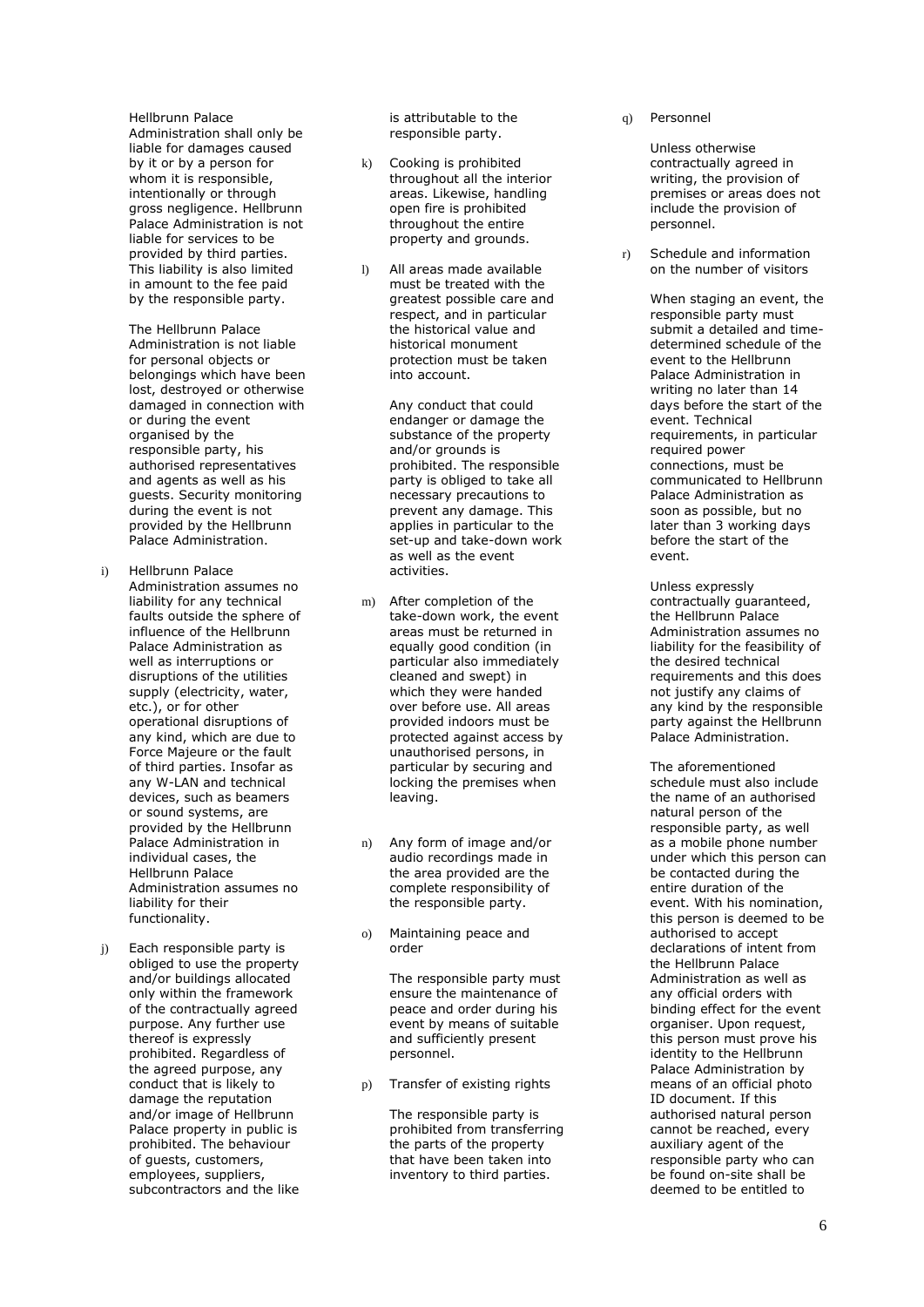receive such declarations or

The maximum number of visitors must also be defined at the same time as the aforementioned schedule. This number may then not be exceeded by the responsible party. If the number of visitors is nevertheless exceeded, the Hellbrunn Palace Administration is optionally entitled to cancel or postpone the event, or to levy a 100% surcharge on the contractually agreed usage fee as a contractual penalty.

The maximum number of visitors permitted for the areas stated below is defined as follows, unless lower numbers of visitors are prescribed by official requirements in individual cases:

Orangery: max. 200 people Palace: max. 200 people

s) Suitability of the areas given in inventory

> The responsible party has the opportunity to visit the relevant locations before concluding the contract and with the contract conclusion declares them suitable for the respective purpose. Hellbrunn Palace Administration assumes no liability that the contractual subject matter is suitable for the purpose intended by the responsible party. The assessment in this regard is the sole responsibility of the responsible party.

When handing over the space or areas provided, the responsible party or his authorised representative must be present in person. Detected defects must be reported by the event organiser immediately in writing otherwise all claims will be forfeited. The application of § 924 sentence 2 ABGB is excluded by mutual agreement.

The contractual infrastructure including furniture is in perfect condition at the time of handover unless damage is reported in writing immediately upon handover and also confirmed as damage by the Hellbrunn Palace Administration.

Any defects that occur during an event must also be reported immediately to the staff of the Hellbrunn Palace Administration present on -site and also in writing to the Hellbrunn Palace Administration. If this notification is not made in time, any claims that can be derived from this are forfeited.

t) Structural or technical changes

> Changes to structural or technical installations and facilities are prohibited without exception. Interference with technical systems is also prohibited.

u) Bringing items on -site

Items of any kind (e.g. technical systems or furniture), may only be brought on -site with the express written permission of the Hellbrunn Palace Administration.

The transport of heavy or bulky objects on the palace premises or ground s requires the express written consent of the Hellbrunn Palace Administration. In any case, transport onto the premises may only be carried out with such transport aids that are equipped with rubber wheels.

Ladders, scaffolding and other equipment must have appropriate protection for indoor floors if they are used in rooms.

All fastenings (e.g. with nails, adhesive strips, needles or cords) on parts of the building or furniture are prohibited for the protection of the historical substance.

For built -up superstructures, a minimum distance of 50 cm from all walls and fixed objects must be observed.

All built -up superstructures, tripods and ladders must be equipped with plates or protective felt to protect the floors.

Power and other cables must be covered in a trip proof manner.

All decorations, equipment and stage structures must be made of fireproof materials.

Shut -off valves, metres, etc. are to be kept freely accessible at all times.

The installation of advertising material (banners, pylons, boards, displays, etc.) outside the rooms and premises provided is only permitted with the express written consent of Hellbrunn Palace Administration. In the event of violations, the Hellbrunn Palace Administration is authori sed to remove them at the risk and expense of the responsible party.

The event organiser is obliged to establish agreement from the Hellbrunn Palace Administration when attaching or setting up decoration material or other objects. However, such agreement does not replace any necessary official approvals. The responsible party is solely responsible for obtaining these official permits.

All items brought in must be placed in a safe manner not affecting traffic.

v) Value -enhancing measures

The Hellbrunn Palace Administration will in no case provide compensation for any measures that increase value. Any such investments are transferred to the property of the Hellbrunn Palace Administration without compensation, whereby the latter also has the right to demand the elimination of these investments from the event organiser.

Vehicles left behind by the responsible party can be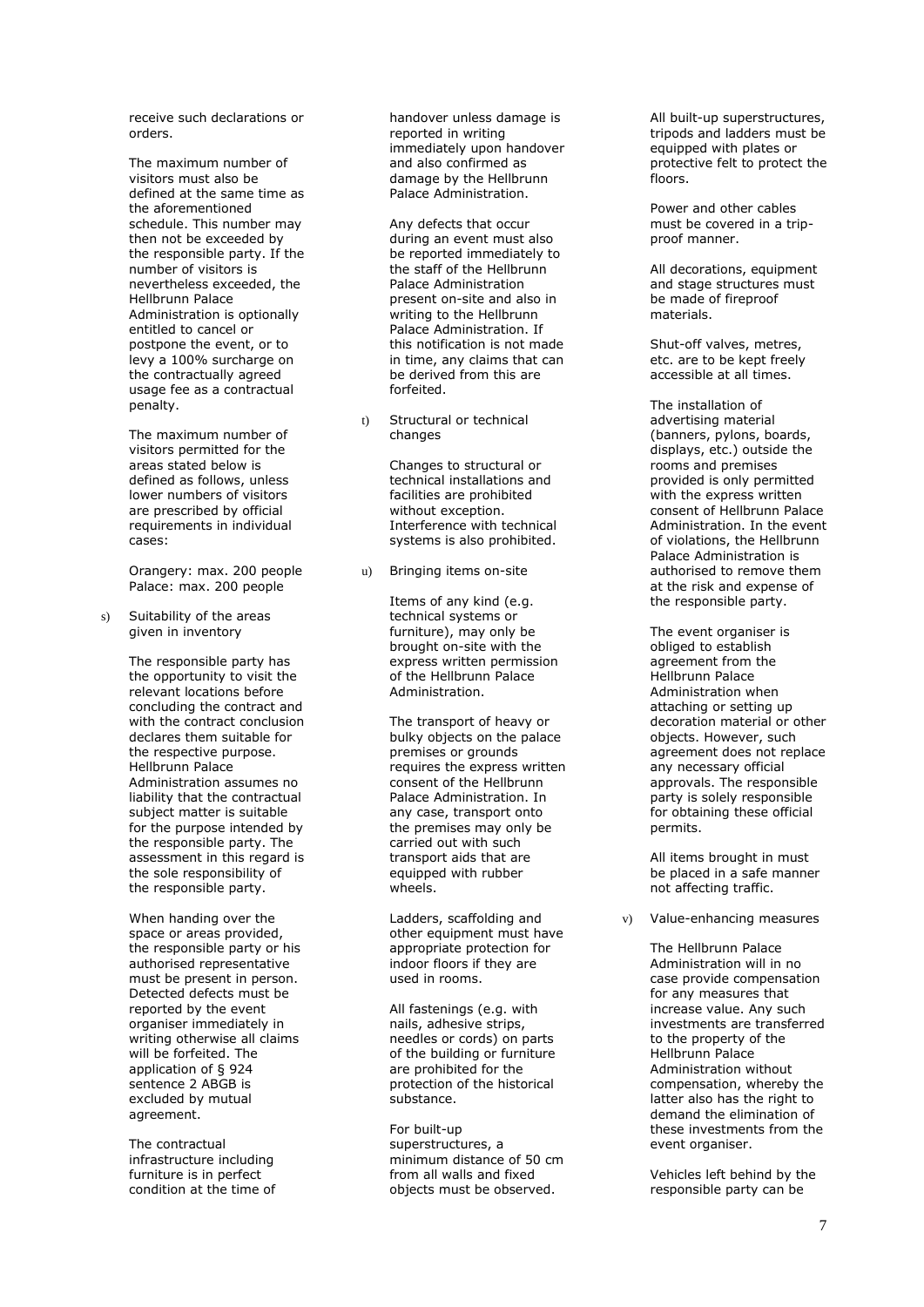stored by the Hellbrunn Palace Administration at the risk and expense of the responsible party. In the event that the responsible party does not pick them up within 14 days of notification and at the same time pay any costs incurred, the vehicles shall be deemed to have been abandoned and can be disposed of at the expense of the responsible party.

w) Granting of access

Admission for official representatives, Hellbrunn Palace Administration representatives and/or persons and companies commissioned by it, must be given to the allocated and/or handed-over areas at any time and without hindrance. In particular, no locks may be replaced or additionally attached.

The Hellbrunn Palace Administration is entitled to carry out visits and guided tours on the areas used by the event organiser during the term of the event contract and thus to grant visitors access, provided that this does not significantly impair the purpose of the event or the legitimate interests of the responsible party.

x) Refusal of access or prohibition of the event

> The palace administration is entitled to:

refuse admission to an event if the contractual conditions to be fulfilled are not fulfilled by the responsible party,

- order appropriate measures to remedy maladministration and cancel the event in the event of infringement of these orders.

deny persons admission to an event for safety, fire or building regulation reasons. Likewise, access may be denied to individual persons or groups of persons if there is reasonable concern that their visit could

damage the reputation or image of Hellbrunn Palace.

if the event is prohibited, whether by official order or by the Hellbrunn Palace Administration, the contractually agreed costs for use must be paid in full. The same applies if access is denied to individual persons or groups of persons.

If an event is held despite a pronounced prohibition, a 100% surcharge on the contractually agreed usage fee must be paid as a contractual penalty.

y) Unauthorised prolonged use

In the event of unauthorised prolonged use, whereby this includes, in particular, untimely dismantling and complete removal, the responsible party is obliged to pay a contractual penalty. This amounts to twice the contractually stipulated daily fee per day or part thereof. Hellbrunn Palace Administration expressly reserves the right to assert further damages.

z) Event liability insurance

The responsible party must take out sufficient event liability insurance and indemnify and hold harmless the City of Salzburg, SIG and the Palace Administration against any claims by third parties.

aa) Costs, duties and fees

All costs, duties and fees incurred in connection with the provision of Hellbrunn property parts shall be borne by the responsible party.

Should the Hellbrunn Palace Administration nevertheless be claimed against for such payments for whatever legal reason, the responsible party shall indemnify and hold the Hellbrunn Palace Administration harmless.

bb) PR and marketing measures

For all PR and marketing measures in connection with the event, the responsible party must reach a written agreement with the Hellbrunn Palace Administration prior to their implementation.

cc) Delivery services

Hellbrunn Palace Administration is not obliged to accept deliveries of delivery services or to receive supplies for the responsible party. Should such a receipt nevertheless be made by the Hellbrunn Palace Administration, any liability for this is excluded.

dd) Return of allocated and/or handed-over areas

> The areas made available must be returned on the agreed date in such a cleaned and proper condition as they were handed over. Any burden of proof lies with the responsible party. The agreed date for the return of the allocated and/or handed over areas is the day following the event at 7:00 a.m.

ee) Withdrawal from the contract for good cause

> Hellbrunn Palace Administration is entitled to withdraw from the contract for good cause without setting a grace period if it becomes known that

The planned event could cause a disturbance of public peace, order or security or could damage the reputation or image of the palace property or its owner

The responsible party violates these T&Cs or his other contractual obligations

The responsible party is not economically able to pay the costs and is not able to provide a bank guarantee for this